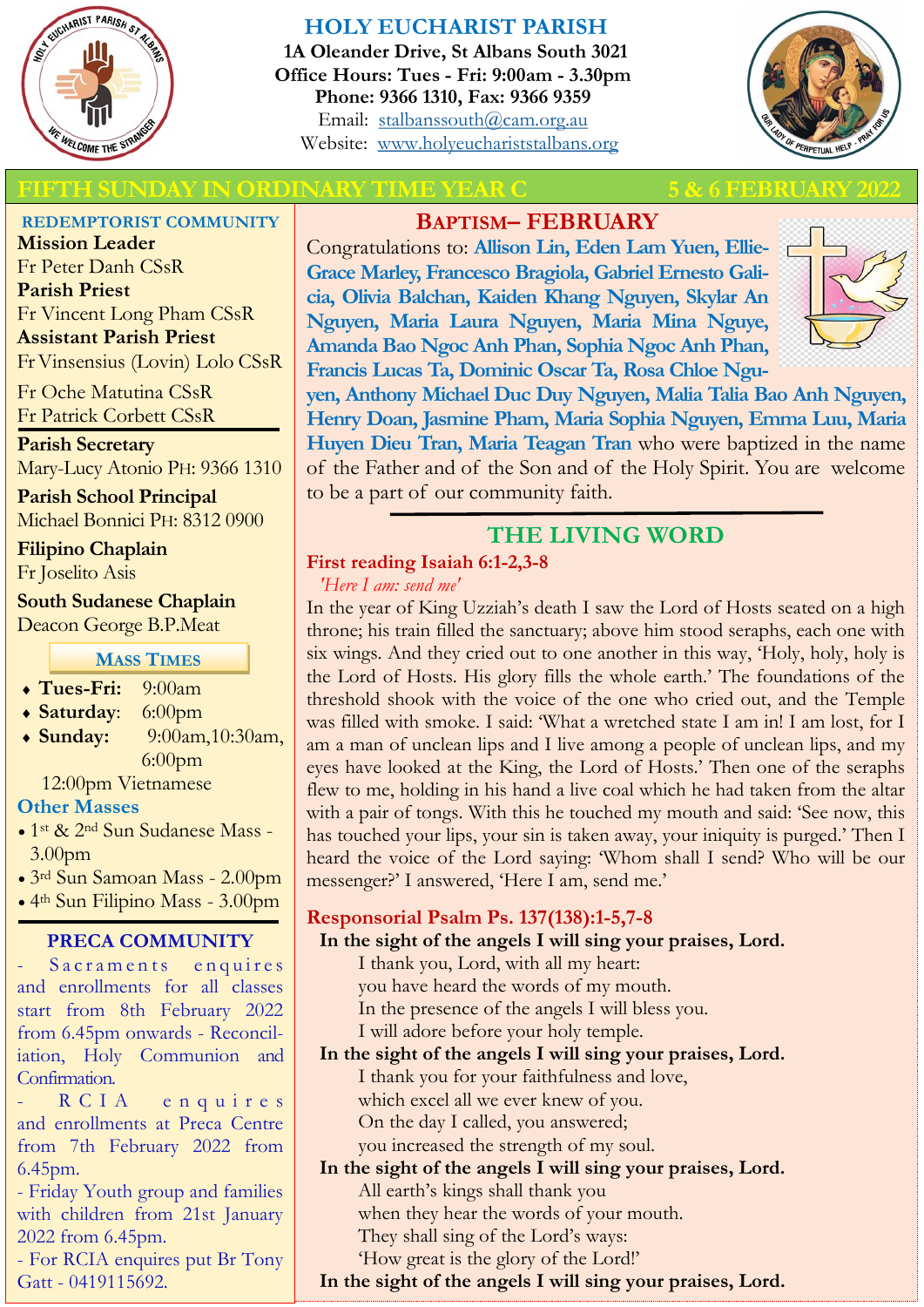You stretch out your hand and save me, your hand will do all things for me. Your love, O Lord, is eternal, discard not the work of your hands. **In the sight of the angels I will sing your praises,** 

#### **Second reading 1 Corinthians 15:3a-8,11**

*I preach what the apostles preach; and this is what you all believed.*

Brothers, in the first place I taught you what I had been taught myself, namely that Christ died for our sins, in accordance with the scriptures; that he was buried; and that he was raised to life on the third day, in accordance with the scriptures; that he appeared first to Cephas and secondly to the Twelve. Next he appeared to more than five hundred of the brothers at the same time, most of whom are still alive, though some have died; then he appeared to James, and then to all the apostles; and last of all he appeared to me too; it was as though I was born when no one expected it. But what matters is that I preach what they preach, and this is what you all believed.

#### **Gospel Acclamation Matt 4:19**

#### Alleluia, alleluia!

**Lord.**

Come follow me, says the Lord, and I will make you fishers of my people. Alleluia!

#### **Gospel Luke 5:1-11**

#### *They left everything and followed him*

Jesus was standing one day by the Lake of Gennesaret, with the crowd pressing round him listening to the word of God, when he caught sight of two boats close to the bank. The fishermen had gone out of them and were washing their nets. He got into one of the boats – it was Simon's – and asked him to put out a little from the shore. Then he sat down and taught the crowds from the boat.

When he had finished speaking he said to Simon, 'Put out into deep water and pay out your nets for a catch.' Master,' Simon replied, 'we worked hard all night long and caught nothing, but if you say so, I will pay out the nets.' And when they had done this they netted such a huge number of fish that their nets began to tear, so they signalled to their companions in the other boat to come and help them; when these came, they filled the two boats to sinking point.

When Simon Peter saw this he fell at the knees of Jesus saying, 'Leave me, Lord; I am a sinful man.' For he and all his companions were completely overcome by the catch they had made; so also were James and John, sons of Zebedee, who were Simon's partners. But Jesus said to Simon, 'Do not be afraid; from now on it is men you will catch.' Then, bringing their boats back to land, they left everything and followed him.

#### **GOSPEL REFLECTION**

"Put out into deep water and pay out your nets for a catch." That is the crazy advice Jesus offers Simon Peter who has been fishing all night with his friends and returned to shore without a single catch. Having offered his advice, Jesus gets into Simon's empty boat and teaches

the crowds from the boat. Simon no doubt has one ear on Jesus' teaching as he and his despondent companions clean the nets and pack up ready to go home for a rest. The focus on Simon Peter in this call narrative certainly foreshadows the key role he will play as leader of the Twelve in Luke's two-volume work. But this story is not just about Peter.

"Put out into deep water and pay out your nets for a catch." This is what disciples are called to do, even if the odds of a catch seem very slim. Discipleship is about trust and about accepting that there are layers of reality and of mystery that cannot be plumbed alone or even in partnership. Like Peter, we have to acknowledge our limitations, our "˜sinfulness' in gospel terms. We are asked to leave "~everything' and "~follow' God's anointed prophet, to live in our lives the pattern of Jesus' life. The previous chapter has provided glimpses of that pattern: bringing good news to the destitute, healing to the sick and the broken, setting the captives free.

"Do not be afraid." This is the other side of the coin. Peter needs to rely on God's power to overcome the forces that interfere with the mission. "Catching' or "~netting' people rather than fish will be his business in the future. The fishing metaphor is sustained throughout the passage. The big catch is symbolic of the success that Peter and his companions can expect, even if it is fraught with danger (the risk of torn nets and sinking boats). In the context of the gospel, "catching people' is not to be understood as a recruitment drive for the reign of God movement. It is, rather, a mission to bring the vulnerable safely to shore where they can know the compassion and justice and "˜hospitality' of God mediated through the lives of those who take up the challenge to live the "˜good news'.

#### **By Veronica Lawson RSM**

#### **TEN HABITS THAT WILL KEEP YOU PRE-SENT AT MASS**

The Dogmatic Constitution on the Liturgy emphasizes a key point so as to derive the maximum fruit from every Mass with these words: *"To participate fully, actively, and consciously in the Mass…"* As a further stimulus to live out the Mass to the fullest extent possible, recall the words on the plaque in many of the Sacristies in Religious Communities, as a reminder to the priest-celebrant these words: *"Priest, man of God, celebrate this Mass as if it were your first Mass, your last Mass, and your only Mass."*

This concept and attitude should be applied to all—priests and laity—who are present at any Holy Sacrifice of the Mass. We should never take the Holy Sacrifice of the Mass for granted, but have the highest love and respect for it. Indeed, in every Mass, heaven comes down to earth and earth is united to heaven.

This reflection will focus primarily on how we should all strive to participate fully, actively and consciously in every Mass. Indeed, the devil never sleeps nor does he go on vacation, especially in trying to keep us away from Mass. But also, if we do go to Mass, the devil will do all in his power to prevent us from participating fully and will try to distract us to the greatest extent possible.

Sacramental theology teaches us the key concept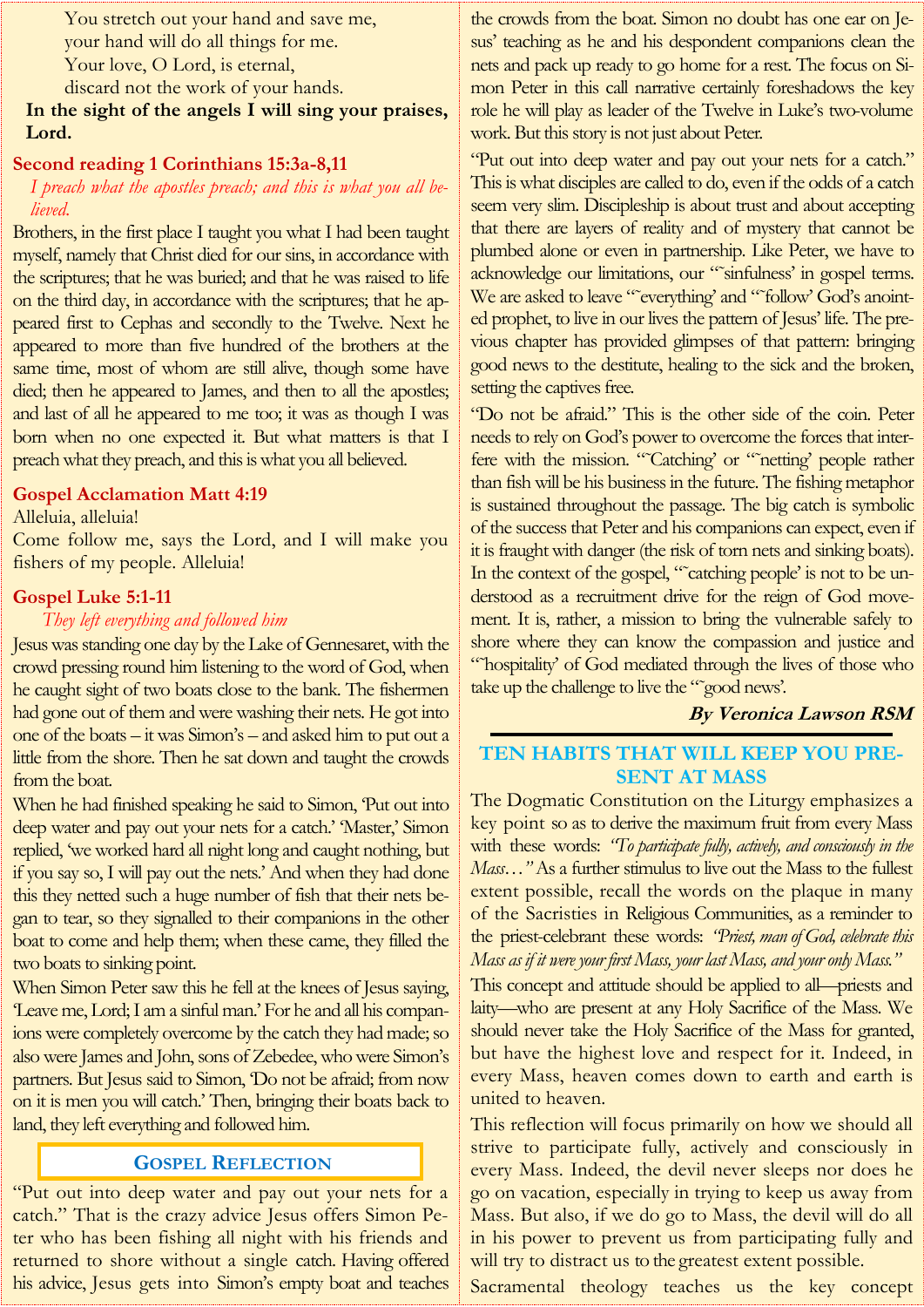of *dispositive grace* in the reception of the Sacraments. By this is meant: the graces we receive in the Sacraments are in direct proportion and commensurate with our disposition. In other words, the better the soul is disposed to receive absolution in the Sacrament of Penance or Holy Communion in the Sacrament of the Holy Eucharist, then the more abundant the graces. If you like, if we do not receive abundant graces, the fault is not to be found in the Sacrament itself—because there we encounter Jesus, the Son of the living God—but rather in ourselves, the poor recipients of the Sacrament. We can never blame God, but always ourselves!

This being the case, let us offer some practical actionitems to help us to derive the maximum graces from every Holy Sacrifice of the Mass. Indeed how grateful we should be for the fact that we are Catholics and have at our disposal the greatest Gift this side of heaven—the Holy Sacrifice of the Mass and Holy Communion! As the Psalmist reminds us: *"As the deer yearns for the running waters, so does my soul yearn for you, O Lord my God."* (Psalm 41:1)

## **1. Punctuality**

Not only should we arrive on time, we should always strive to arrive early for Mass. It takes time to move from active-mode to contemplative-mode and to make this transition smoothly and efficaciously.

As athletes warm up before arriving on the playing field to commence the game, so in our spiritual exercise we must warm up to God. This takes time, effort and good will on our part. Furthermore, one of the key elements for arriving early for the Holy Sacrifice of the Mass can be that we can offer our own many intentions on the altar even before Mass begins.

## **2. Sacred Silence**

The Prophet Isaiah entered the Temple in silence to encounter the thrice holy God. Jesus is truly present in every Tabernacle of the Catholic Church. Isaiah encountered God and received his sublime vocation as Prophet to all the nations in this silent but powerful encounter with God. Before the burning bush, in the silence God spoke to Moses, endowing and empowering him with the vocation to lead the chosen people out from the slavery of Egypt. Finally, Elijah encountered God on the Holy Mountain. Not in the fire, not in thunder, nor in the earthquake did Elijah encounter the Almighty God, but in the silent and gentle breeze.

As we enter the Church and draw close to our three-times holy God, we must shake the noise of the world from our sandals and enter into the Presence of God, who speaks to those who have quiet and contemplative hearts.

## **3. Genuflection**

When walking in the Presence of Jesus, truly present in the Tabernacle, we should make a reverential gesture of adoration. This we call *the genuflection.* How? Quite simple! With hands folded in prayer, bow your right knee all the way to the ground, touching the ground with that knee, and then up! Easy, don't you think? Many have forgotten or never been taught to carry out this gesture of adoration toward the Lord of Lord's and the King of King's—Jesus in the Tabernacle! In times past, this gesture was done in the presence of a King. Now we do it before the King of the Universe: Jesus the Lord!

## **4. Modesty**

It must be expressed with great clarity, frankness, and charity the real importance of modesty in dress, at all times, but most especially in the Presence of Jesus in the Tabernacle and the Holy Mass. We should never forget our obligation to give a good example at all times and places and in all circumstances.

Never forget our dignity and our eternal destiny. We are created in the image and likeness of God. Through Baptism, we are transformed into living Temples of the Blessed Trinity. Saint Paul points out that we are all called to be Ambassadors of Christ. Never do we want to be a cause of temptation and scandal for anyone, but most especially in the context of the Church and the Mass.

# **5. Guardian Angel: Ask for Their Help**

At the very moment of our conception, God, in His infinite goodness, gave us a friend to help us arrive safely and securely at our eternal destiny. This person is our [Guardian Angel.](https://catholicexchange.com/four-things-your-guardian-angel-does-for-you/) We should beg our Guardian Angel to help us to pay attention and to participate fully, actively and consciously in every Mass. If we beg for their help, they will be most pleased to help us!

# **6. Pray Fervently**

The Priest is the celebrant of the Holy Sacrifice of the Mass, who acts in the person of Christ. But we must make a sincere effort to pray fervently during the whole entirety of the Mass. The Mass has infinite value, but if we are willfully distracted, then the goldmine of graces that are at our disposal will be lost. Every part, every word, every gesture in Holy Mass offers us unspeakable graces.

# **7. Listen Attentively**

The first part of the Mass has classically been termed *"The Liturgy of the Word."* Our attitude during the readings of God's Word (Really, God is speaking to us…) should be that of very attentive listening. If some person is speaking to us, to be willfully distracted is a sign of rudeness and bad-education. How much more serious to be willfully distracted when God is trying to speak to us through His divinely revealed Word. Our attitude should be that of the young Samuel in the Temple: *"Speak, O Lord, for your servant is listening."*

**8. Ignore Distractions in the Course of Holy Mass** Despite our goodwill and the goodwill of the priest-celebrant, distractions will come. We are all familiar with the huge litany of distractions. We should do all in our power to not allow these to distract us too much and take away our peace of heart, mind and soul. Once again, ask for your Guardian Angel's assistance.

# **9. Missal/Daily Readings**

Many derive abundant fruit from following the Mass with the help of a Daily Missal, with both the prayers for the Mass, as well as the Readings. If this is a helpful tool for you to participate more fully, actively and consciously in the Holy Sacrifice of the Mass, then take advantage! We should do all in our power to engage ourselves as fully as possible in the Holy Sacrifice of the Mass. In fact, it would not be a bad idea to peruse the Readings of the Mass even before arriving at Holy Mass. This would fall into the category of remote preparation for Holy Mass.